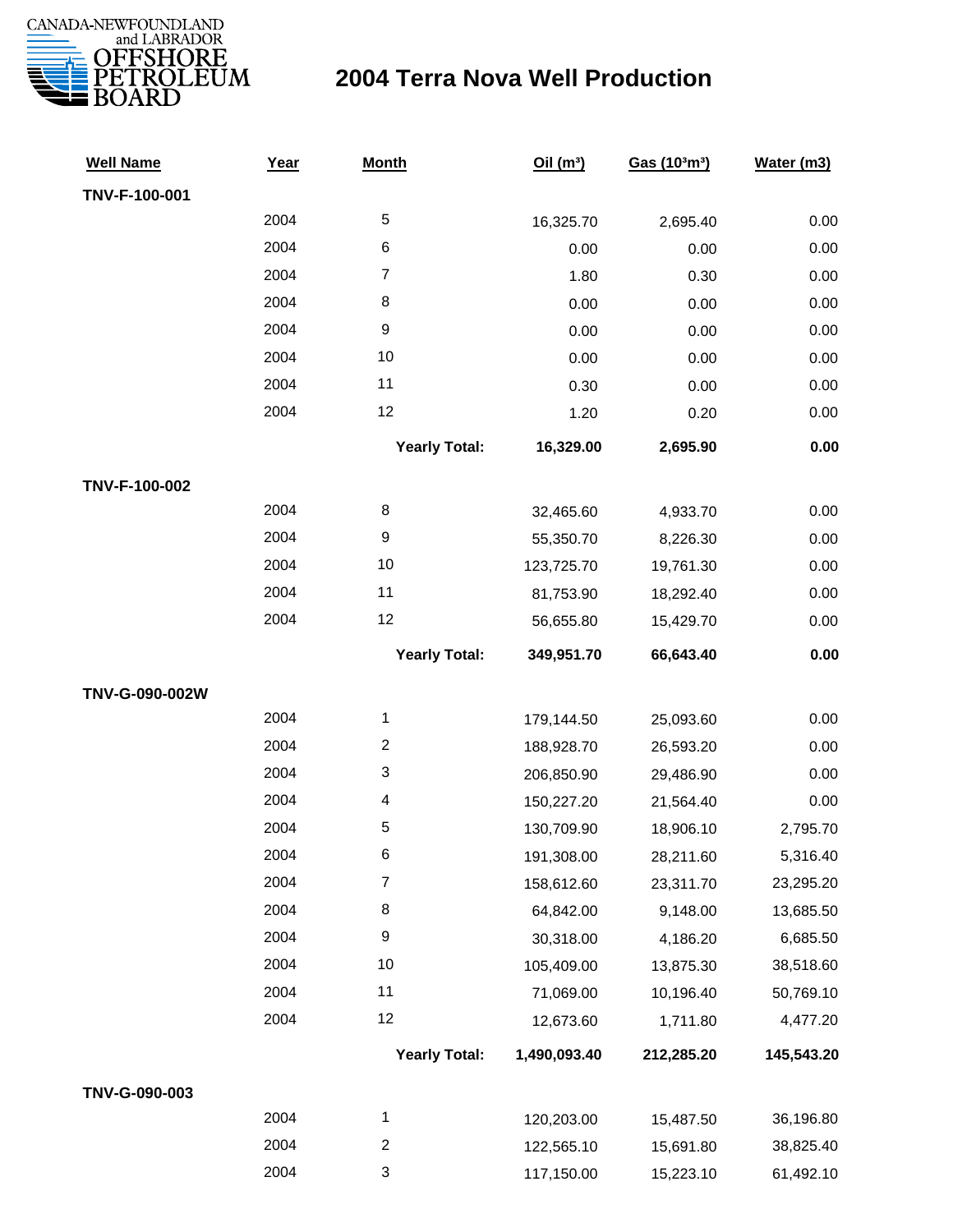

| <b>Well Name</b> | Year | <b>Month</b>            | Oil(m <sup>3</sup> ) | Gas (103m3) | Water (m3) |
|------------------|------|-------------------------|----------------------|-------------|------------|
|                  | 2004 | $\overline{\mathbf{4}}$ | 63,275.00            | 8,396.60    | 47,577.10  |
|                  | 2004 | 5                       | 53,314.30            | 7,104.40    | 53,209.20  |
|                  | 2004 | 6                       | 82,633.50            | 10,950.40   | 79,587.20  |
|                  | 2004 | $\overline{7}$          | 78,538.50            | 10,539.30   | 78,654.20  |
|                  | 2004 | 8                       | 26,854.00            | 3,485.80    | 33,294.10  |
|                  | 2004 | 9                       | 39,152.50            | 5,006.20    | 53,629.70  |
|                  | 2004 | 10                      | 60,222.40            | 7,341.00    | 72,814.90  |
|                  | 2004 | 11                      | 37,480.20            | 4,979.60    | 57,197.60  |
|                  | 2004 | 12                      | 317.70               | 39.80       | 453.70     |
|                  |      | <b>Yearly Total:</b>    | 801,706.20           | 104,245.50  | 612,932.00 |
| TNV-G-090-005Y   |      |                         |                      |             |            |
|                  | 2004 | 1                       | 0.10                 | 0.00        | 0.00       |
|                  | 2004 | $\overline{c}$          | 9.40                 | 1.30        | 0.00       |
|                  | 2004 | 3                       | 0.00                 | 0.00        | 0.00       |
|                  | 2004 | 4                       | 0.00                 | 0.00        | 0.00       |
|                  | 2004 | 5                       | 0.00                 | 0.00        | 0.00       |
|                  | 2004 | 6                       | 0.00                 | 0.00        | 0.00       |
|                  | 2004 | $\overline{7}$          | 0.00                 | 0.00        | 0.00       |
|                  | 2004 | 8                       | 0.00                 | 0.00        | 0.00       |
|                  | 2004 | 9                       | 0.00                 | 0.00        | 0.00       |
|                  | 2004 | 10                      | 0.00                 | 0.00        | 0.00       |
|                  | 2004 | 11                      | 1.60                 | 0.20        | 0.00       |
|                  | 2004 | 12                      | 0.00                 | 0.00        | 0.00       |
|                  |      | <b>Yearly Total:</b>    | 11.10                | 1.50        | 0.00       |
| TNV-L-098-001Z   |      |                         |                      |             |            |
|                  | 2004 | 1                       | 65,777.90            | 39,233.00   | 0.00       |
|                  | 2004 | $\overline{c}$          | 98,019.20            | 62,656.90   | 0.00       |
|                  | 2004 | 3                       | 102,336.60           | 61,721.10   | 0.00       |
|                  | 2004 | 4                       | 39,383.30            | 24,895.00   | 0.00       |
|                  | 2004 | 5                       | 51,482.50            | 24,882.70   | 0.00       |
|                  | 2004 | 6                       | 90,591.70            | 50,335.70   | 0.00       |
|                  | 2004 | $\overline{7}$          | 91,617.60            | 61,676.50   | 0.00       |
|                  | 2004 | 8                       | 38,452.40            | 28,079.90   | 0.00       |
|                  | 2004 | 9                       | 1.00                 | 1.00        | 0.00       |
|                  | 2004 | 10                      | 25,902.00            | 9,098.70    | 0.00       |
|                  | 2004 | 11                      | 48,769.70            | 25,268.20   | 0.00       |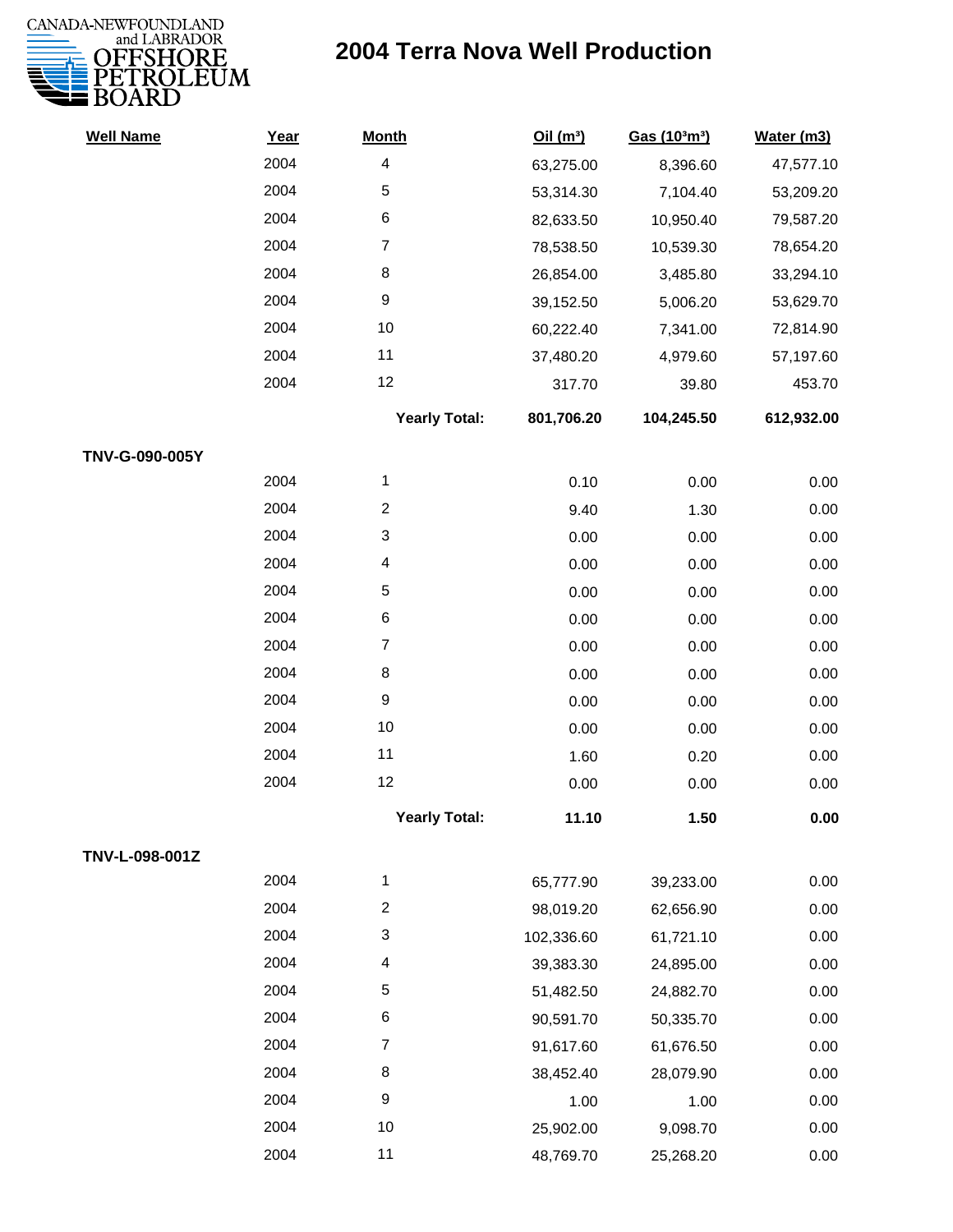

| <b>Well Name</b> | Year | <b>Month</b>         | Oil(m <sup>3</sup> ) | Gas (103m3) | Water (m3) |
|------------------|------|----------------------|----------------------|-------------|------------|
|                  | 2004 | 12                   | 12,194.90            | 4,384.60    | 0.00       |
|                  |      | <b>Yearly Total:</b> | 664,528.80           | 392,233.30  | 0.00       |
| TNV-L-098-002    |      |                      |                      |             |            |
|                  | 2004 | 1                    | 45,383.70            | 6,806.00    | 0.00       |
|                  | 2004 | $\overline{c}$       | 73,428.60            | 11,045.60   | 0.00       |
|                  | 2004 | 3                    | 65,720.50            | 9,838.00    | 0.00       |
|                  | 2004 | 4                    | 26,572.60            | 4,097.90    | 0.00       |
|                  | 2004 | 5                    | 57,342.70            | 8,823.00    | 0.00       |
|                  | 2004 | 6                    | 68,889.00            | 10,573.40   | 0.00       |
|                  | 2004 | $\boldsymbol{7}$     | 81,741.00            | 12,812.90   | 0.00       |
|                  | 2004 | 8                    | 38,685.60            | 6,134.00    | 0.00       |
|                  | 2004 | $\boldsymbol{9}$     | 27,590.80            | 4,201.10    | 0.00       |
|                  | 2004 | 10                   | 34,697.50            | 5,088.40    | 0.00       |
|                  | 2004 | 11                   | 46,673.30            | 7,462.70    | 0.00       |
|                  | 2004 | 12                   | 10,726.20            | 1,591.40    | 0.00       |
|                  |      | <b>Yearly Total:</b> | 577,451.50           | 88,474.40   | 0.00       |
| TNV-L-098-004    |      |                      |                      |             |            |
|                  | 2004 | 1                    | 39,119.20            | 5,277.10    | 23,499.30  |
|                  | 2004 | $\overline{2}$       | 44,850.70            | 6,011.80    | 46,211.80  |
|                  | 2004 | 3                    | 51,007.40            | 6,939.60    | 48,922.40  |
|                  | 2004 | 4                    | 9,835.70             | 1,366.50    | 16,461.30  |
|                  | 2004 | 5                    | 50,540.90            | 7,051.20    | 50,972.10  |
|                  | 2004 | 6                    | 28,393.50            | 3,939.30    | 23,069.50  |
|                  | 2004 | 7                    | 39,751.10            | 5,584.90    | 45,528.60  |
|                  | 2004 | 8                    | 15,243.90            | 2,071.60    | 21,172.20  |
|                  | 2004 | $\boldsymbol{9}$     | 8,669.20             | 1,160.60    | 10,773.30  |
|                  | 2004 | 10                   | 32,457.10            | 4,143.50    | 37,363.20  |
|                  | 2004 | 11                   | 25,088.20            | 3,489.80    | 33,909.20  |
|                  | 2004 | 12                   | 963.40               | 126.20      | 974.10     |
|                  |      | <b>Yearly Total:</b> | 345,920.30           | 47,162.10   | 358,857.00 |
| TNV-L-098-007X   |      |                      |                      |             |            |
|                  | 2004 | 1                    | 12,676.20            | 1,918.50    | 353.40     |
|                  | 2004 | $\overline{c}$       | 25,243.00            | 3,796.30    | 693.60     |
|                  | 2004 | 3                    | 35,278.80            | 5,384.50    | 1,439.30   |
|                  | 2004 | 4                    | 23,477.40            | 3,659.50    | 1,251.60   |
|                  | 2004 | 5                    | 40,798.60            | 6,385.90    | 2,724.70   |